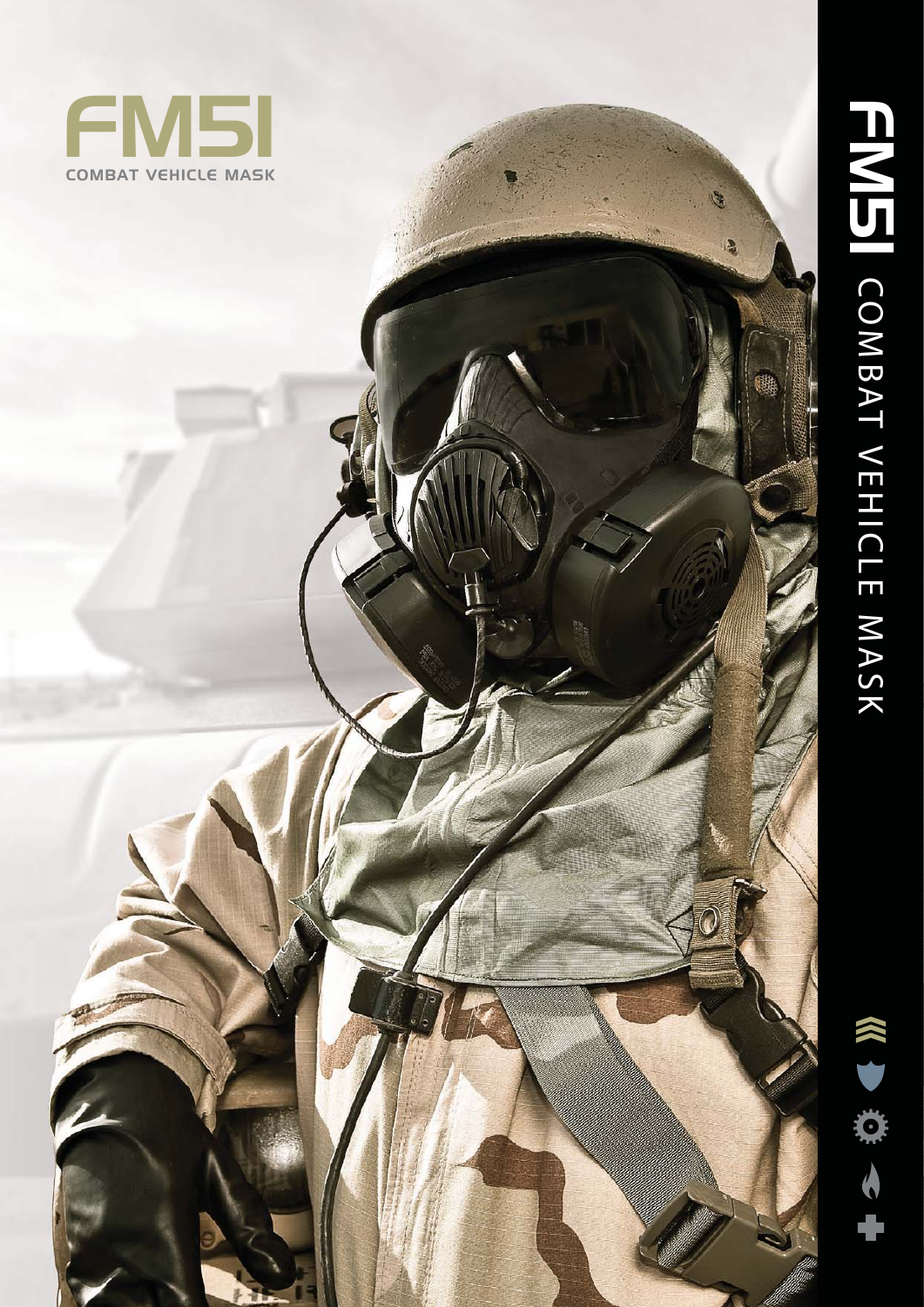

# FM50

The FM50 offers a new dimension in respirator design, comfort and protection as it is based on the Joint Services General Purpose Mask(JSGPM) chosen for the US armed forces. A twin filter conformal system sits close against the face, providing the wearer with high protection and low breathing resistance and also allowing for greater ease of weapon deployment.

Outstanding vision is provided with the introduction of Avon's new wide panoramic flexible visor which is the result of our new bonding technology that incorporates both visual clarity and integral durability.



# FM51

The FM51 is a variation of the latest generation Avon FM50 mask but designed specifically to provide combat vehicle operators with respiratory and communications system interface.

### Unique Visor Technology

- **Unique polyurethane visor is** highly flexible plus scratch and impact resistant
- **Optically correct across the** whole field of view
- **Panoramic visor design gives** excellent field of vision and wearer recognition while enhancing compatibility with weapon sights
- **The Vision Correction**  System allows prescription lenses to be mounted inside the mask
- Clear / Sunlight / Blue Blocker and Laser outserts available for all conditions



- $\blacksquare$  Heat build up minimized
- **Low inhalation resistance**
- Low re-breathed carbon dioxide
- **Air circulation for cooling & demisting**

Air Flow Management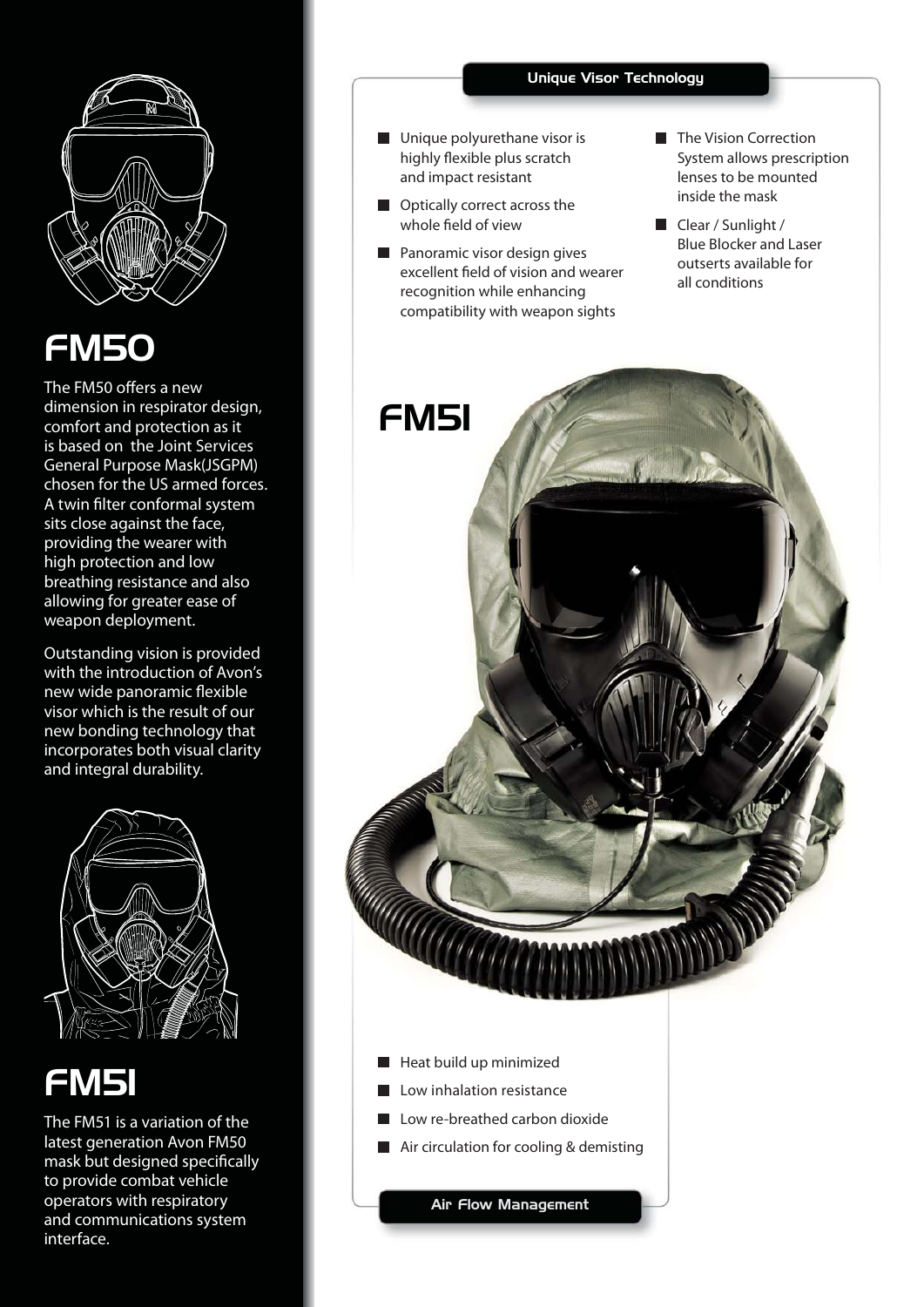### User Benefits

傷

- Available in 3 sizes  $(S, M, L)$
- Chlorobutyl rubber silicone blend giving the mask a high degree of flexibiliy and comfort for extended use
- $\blacksquare$  Unique twin low profile conformal filters
- **Unique head harness eliminates**  pressure points for a more comfortable fit
- $\blacksquare$  High flow fail safe drinking device enables connection to a canteen or bladder type system
- The Gore Chempak™ hood provides head and neck protection against liquid and airbourne contaminants
- $\blacksquare$  Hood available in two sizes is intergrated to mask
- **Minimal replacement parts for** simple maintenance

### Communications

- **Provides clear communication** while wearing mask
- **Integrated Electronic**  Communication Port (ECP)allows for direct connection to vehicle radio system through low-profile communication lead
- **Additional Voice Projection**  Unit (VPU) can be attached via the ECP for enhanced non-radio communication

## Filtration

- $\blacksquare$  Twin filter design significantly reduces breathing resistance and improves weight distribution
- **Hose assembly provides interface**  to vehicle air supply with quick release feature for rapid exit
- $\blacksquare$  Conformal filter technology improves integration with equipment